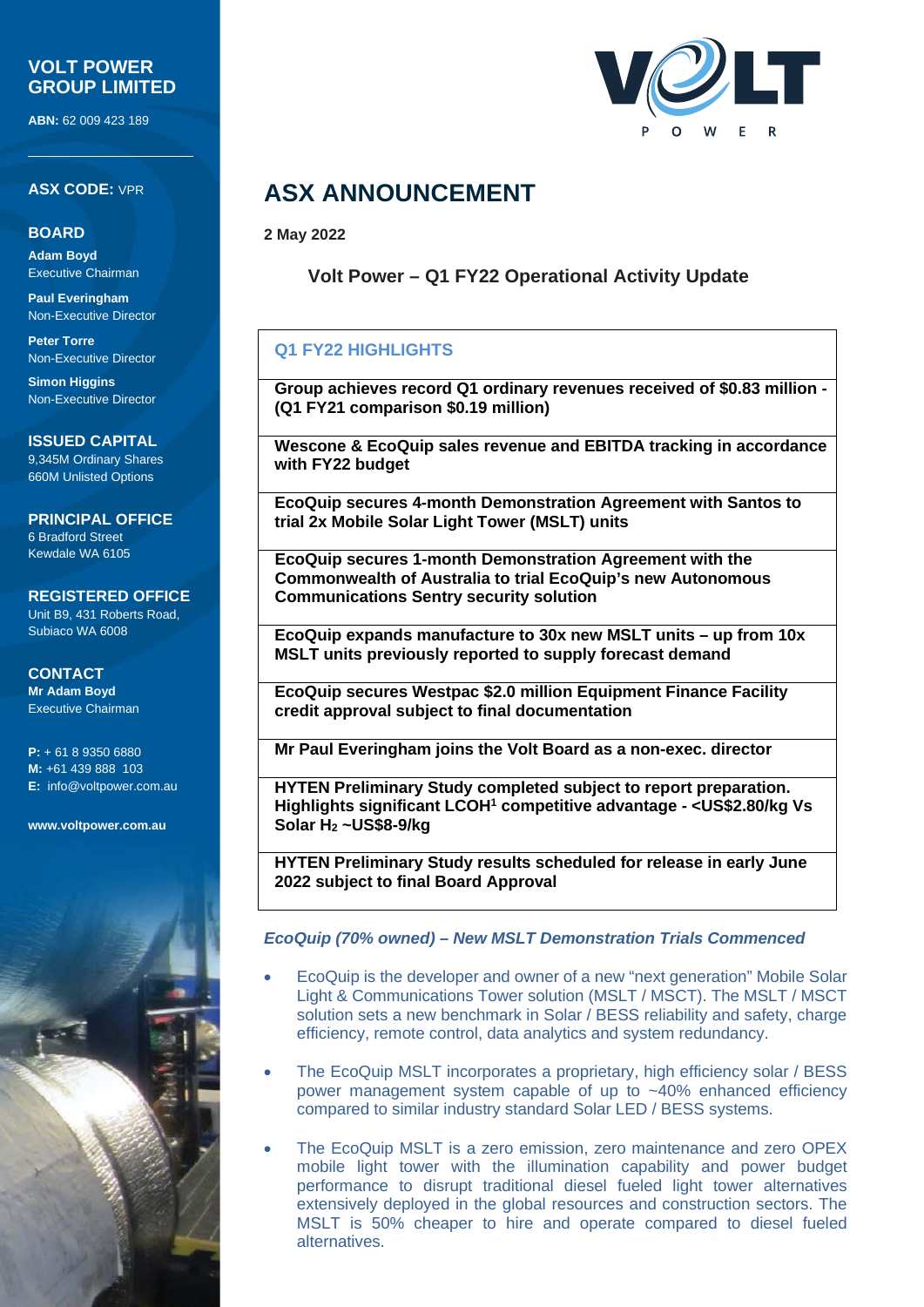

- The new EcoQuip MSLT / MSCT was released in late 2020 and has since been successfully deployed under 1 – 5 year hire contracts at oil & gas and hard rock mining operations across Australia owned / managed by Chevron, AGC and Thiess Contracting. EcoQuip is engaged in discussions to expand the EcoQuip MSLT / MSCT fleet deployments with these foundation customers.
- Most recently, EcoQuip has secured agreement with Santos to complete a 4-month demonstration trial of 2x MSLTs and continues to advocate for the EcoQuip MSLT to displace all diesel fueled mobile lighting solutions across the Santos operational asset base.
- EcoQuip advanced demonstration trial contract negotiations with BHP during the quarter for the deployment of 3x design enhanced MSLT units at the BHPIO Pilbara operations. Management understand BHPIO has in excess of 300x diesel fueled mobile light towers in the Pilbara. These negotiations are advancing positively and remain incomplete, however EcoQuip anticipates conclusion in May 2022.
- The Commonwealth of Australia and EcoQuip reached agreement to undertake a 1-month trial of a new EcoQuip live situational awareness security and communications solution with satellite uplink capability (Autonomous Communications Sentry or ACS). The ACS was deployed in early April 2022 and management are pleased with the trial performance to date.
- The EcoQuip business has noted a significant ESG policy and data capture driven tail winds from the resources sector as businesses work to identify genuine carbon intensity reduction technologies that can be immediately deployed. Industry labour shortages and increased fuel costs are playing to the zero OPEX and maintenance strengths of the MSLT technology.
- The 25x MSLT Chevron (Barrow Island) deployment continues to operate with outstanding performance reliability and detailed discussions for a significant increase in the size of the MSLT fleet deployed at Barrow Island continue to advance, however remain incomplete at the time of preparation of this report.
- EcoQuip's 65x Mobile Solar Light Tower (MSLT) and Mobile Solar Comms Tower (MSCT) fleet has maintained fleet utilization at ~70% during the Quarter. The EcoQuip business continues to generate surplus operating cashflow.
- During the Quarter, EcoQuip increased its procurement of long lead time component quantities from 10x MSLTs to 30x MSLTs. These components have now arrived at our workshop facility from the USA and assembly commenced.
- EcoQuip was successful in securing credit approval for a \$2.0 million Equipment Finance Facility with Westpac during the quarter. The facility remains subject to final documentation.

#### *ATEN Waste Heat to Zero Emission Power (100% owned) – ESG Competitive Advantage clarity*

- The ATEN Waste Heat to Power technology is a combined heat recovery and organic rankine cycle turbine system that can recover and utilise low grade, industrial waste heat otherwise vented to atmosphere to generate zero emission, baseload electricity.
- The Company completed a comprehensive formal Price Enquiry response for the installation of two zero emission, baseload ATEN Waste Heat to Power systems with ~35MW of combined electricity generation capacity at two existing Australian domiciled baseload, open cycle gas fired power stations (Volt Price Enquiry Response) in Q4 2021.
- The Volt Price Enquiry Response formed a significant component of a broader study performed by engineering consultancy, GHD for the end-user customer (GHD Study). GHD have confirmed that the GHD Study was submitted to the customer in February 2022 however, no feedback has been received from the customer to date. The high-level results of the Volt Price Enquiry Response compared to an equivalent annual power generation Solar / BESS system are detailed in the Table below: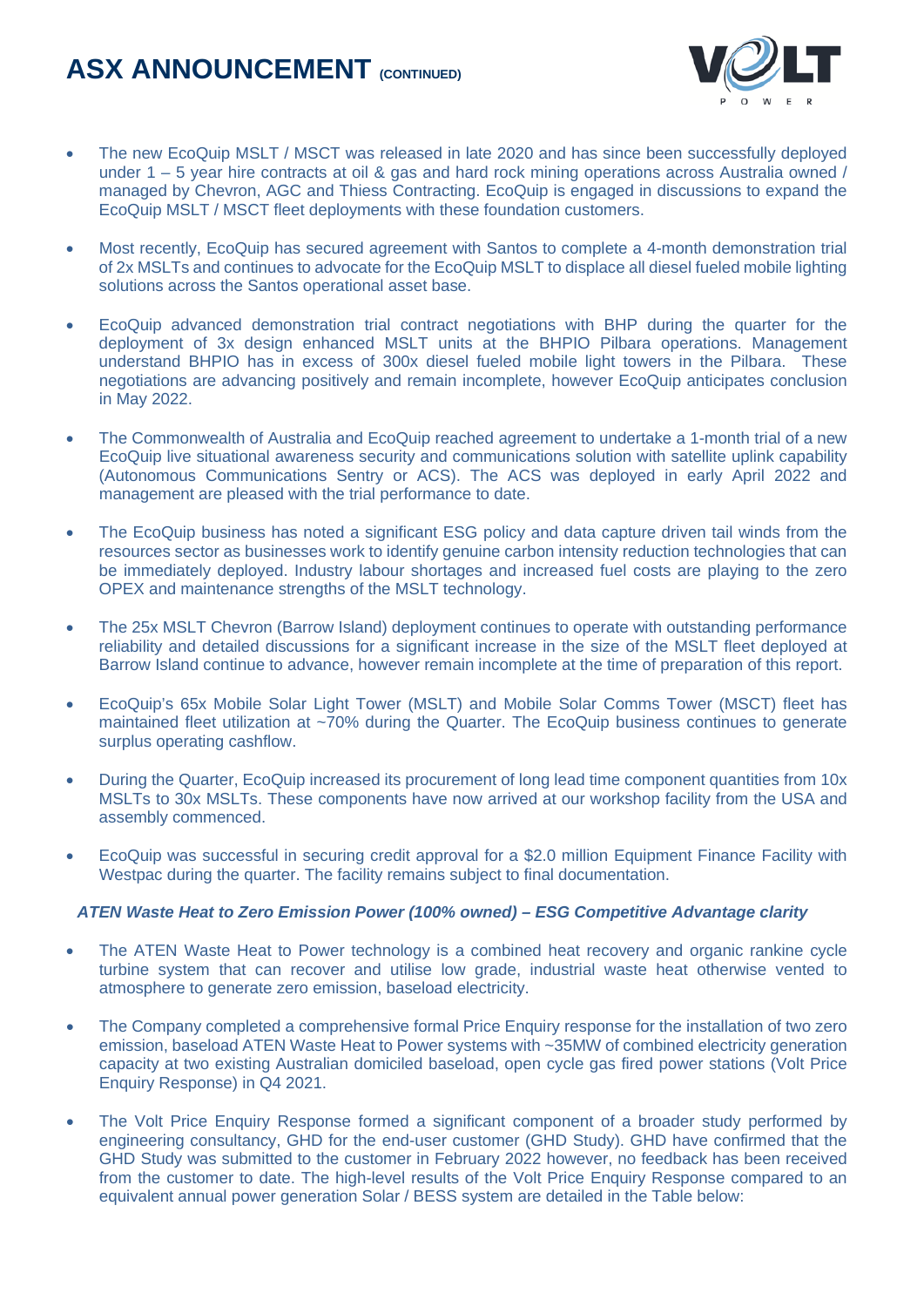

| <b>Description</b>                           | <b>Units</b>   | <b>Combined</b><br><b>ATEN 1 &amp; 2</b> | <b>Solar / BESS</b><br><b>Equivalent</b> | <b>Variance</b><br><b>Vs Solar</b>  |
|----------------------------------------------|----------------|------------------------------------------|------------------------------------------|-------------------------------------|
| Capacity (gross / net)                       | MW (AC)        | 35.5 / 32.4                              | 106.7                                    | $+71.2$                             |
| <b>Gross Annual Generation (MWh)</b>         | <b>MWh</b>     | 265,375                                  | 265,375                                  |                                     |
| <b>Capital Cost</b>                          | $$^{\prime}$ M | 137.0                                    | 255.4                                    | $+118.4$                            |
| <b>Utilisation</b>                           | $\%$           | 93.4                                     | 28.4                                     | <b>Baseload Vs</b><br>Intermittency |
| Annual Scope 1 CO2 Abatement                 | $CO2$ t        | 159,530                                  | 159,530                                  |                                     |
| Levelised Cost of Energy (LCOE) <sup>1</sup> | A\$/MWh        | 47.5                                     | 85.7                                     | $+38.2$                             |

- The Table above highlights that a 107MW (AC) solar array is required to generate the equivalent annual electricity as the combined 32.4MW (AC) ATEN installations. Further, that the two zero emission, baseload ATEN Waste Heat to Power systems the subject of the Volt Price Enquiry Response deliver a combined \$118.4 million Capital Cost saving compared to an equivalent Scope 1 emission reduction Solar / BESS hybrid system.
- Critically, the ATEN LCOE\* is ~45% lower that the cost of an annual generation equivalent Solar / BESS installation (ATEN: A\$47.5/MWh Vs Solar/BESS: A\$85.7/MWh).
- The Volt Board believes that the achievement of the "Net Zero by 2050" pledge by Governments, industry and electricity grid stakeholders globally will require the adoption of multiple technology pathways. The Volt ATEN Waste Heat to Power technology delivers a lowest cost, zero emission solution which resonates with the private sector incentive to maximise return on capital deployed.
- Importantly, the ATEN Waste Heat to Power technology is compatible and complimentary to the installation of Solar / Wind intermittent power generation technologies. ATEN's zero-emission, baseload power supply capability provides grid firming / stability to electricity grids connected to intermittent Solar/Hybrid generation. ATEN optimises the Scope 1 reduction performance where an available heat resource exists that would be otherwise limited by intermittent wind / solar technologies.
- The Company remains highly optimistic about the near-term commercialization potential of the Volt ATEN Waste Heat to Power solution and continues to prosecute a committed business development activity effort to resource, power generation and gas pipeline operators.

#### *HYTEN – Waste Heat to Hydrogen (100% owned) – Exciting HYTEN Study Results Pending*

- As previously reported, the Company has advanced the flowsheet development of a combined ATEN Waste Heat to Power system with a proven, high efficiency alkaline water electrolyser solution for production of zero emission hydrogen gas. The combined ATEN / electrolyser system is called, HYTEN. A HYTEN patent application has been submitted and related initial patent search due diligence completed.
- The initial HYTEN preliminary feasibility study activities were completed in Q4 FY21 and the results are highly encouraging. The preliminary engineering activities have confirmed that HYTEN has numerous cost and technical competitive advantages relative to an equivalent annual electricity supply Solar to Hydrogen system. These include:
	- $\triangleright$  A ~50% lower LCOE\* for zero emission electricity supply to the electrolyser;
	- $\triangleright$  ~300% greater electrolyser utilization performance (baseload Vs intermittent power supply); and
	- At least 50%+ lower electrolyser CAPEX;
	- $\triangleright$  All delivering a significantly lower Levelised Cost of Hydrogen (LCOH<sup>1</sup>).
- During the Quarter, the Company expanded the scope of the HYTEN Preliminary Study to include downstream hydrogen compression to 102bar and related storage (Compression & Storage). The preliminary engineering, OEM pricing & specification clarification and price estimation activities are close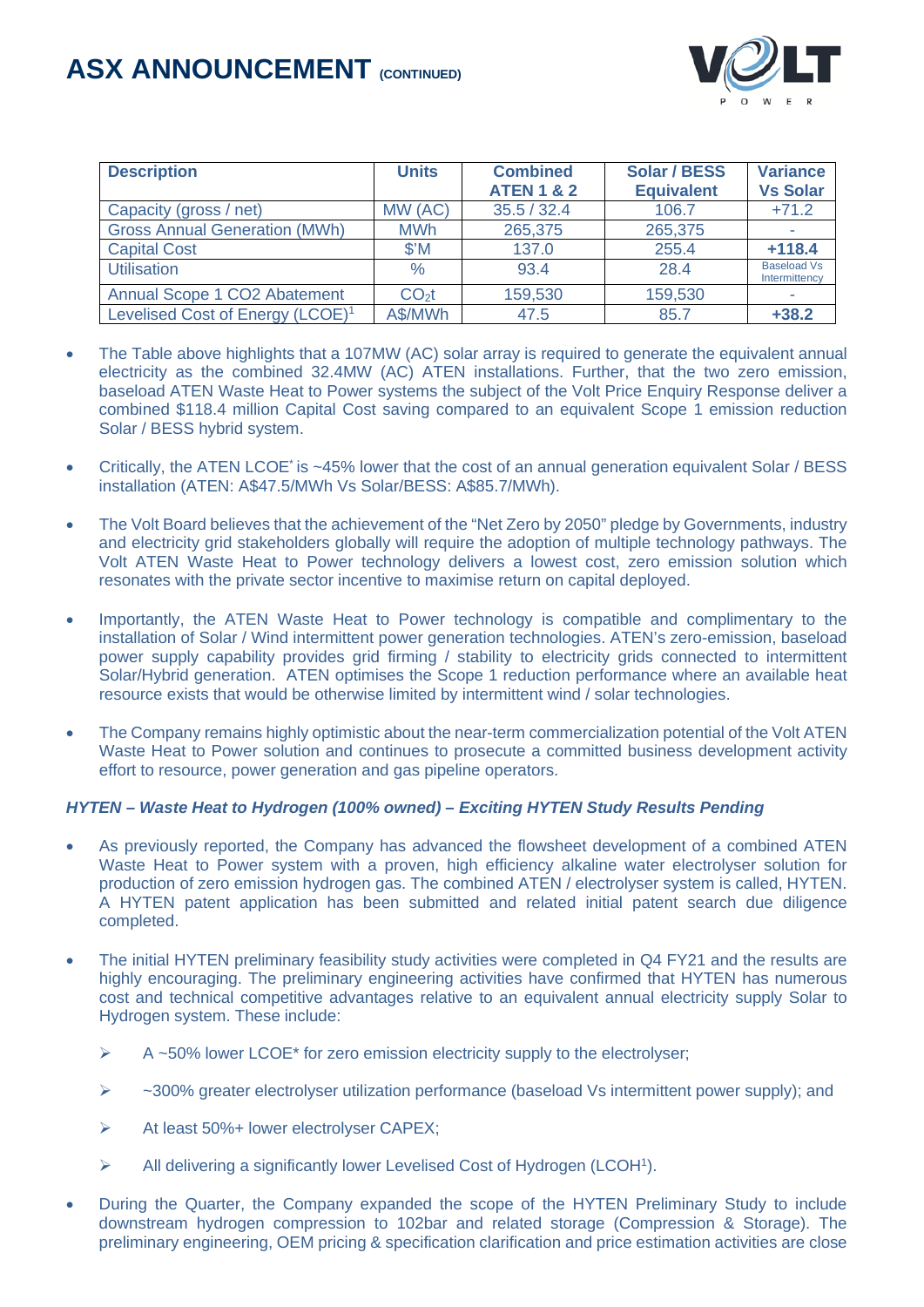

to completion. The HYTEN Preliminary Study report preparation has commenced with completion scheduled for June 2022.

• The Board is excited about the potential of the HYTEN technology to facilitate existing LNG facilities, natural gas pipeline compression stations and some power station assets to become significant low-cost hydrogen producers by exploiting the waste heat generated by existing energy infrastructure to create zero emission hydrogen.

#### *Wescone (100% owned) – Delivering Reliable On-budget Performance*

- Wescone is the Original Equipment Manufacturer (OEM) of the proprietary W300 sample crusher extensively deployed in the global iron ore and assay laboratory industries. The Wescone OEM offering comprises three sample crushing equipment solutions with alternative dimensional feed acceptance capabilities – the W300 Series 3, W300 Series 4 and W300 Lab crushers.
- During the Quarter, Wescone performed broadly in accordance with its forecast budget for the period. The business continues to respond to numerous new tender opportunities and facilitate the expansion of its partner businesses in South Africa and North America.
- The FY22 Wescone budget forecasts annual revenues of ~\$2.0 million.

#### *Corporate and Appendix 4C – Salient December Quarter Financial & Other Information*

- The Company was pleased announce the appointment of Mr Paul Everingham as a Non-Executive Director immediately subsequent to quarter end. Mr Everingham is the outgoing Chief Executive Officer of the Chamber of Minerals and Energy of Western Australia (CME). Paul finishes his role with CME at the end of May 2022.
- The Company generated positive operating cashflow during the period of approximately \$0.3 million for the Quarter.
- The Company held a cash balance of ~\$1.9 million at 31 March 2022. Ordinary revenue receipts totaled ~\$0.8 million for the Quarter which is significantly higher than for the same period in FY21. The Company's Wescone business traditionally generates higher revenues in Q3 and Q4 in line with planned shutdown execution schedules of the iron ore sector.
- Cash payments for the March Quarter totaled  $\sim$ \$0.8 million comprising:
	- **Research & Development and Intellectual Property \$0.09 million**
	- **Staff Costs \$0.16 million**
	- Manufacturing Costs \$0.32 million
	- Admin & Other Costs (net) \$0.25 million
- Related Party payments for Non-Executive Director and CEO & Managing Director services for the period totaled \$24,739 representing ~3 months of non-executive director fees. The CEO & Managing Director fees for the period were deferred.

**End**

**Issued by: Volt Power Group Limited (ACN 009 423 189) Authorised by: The Board of Volt Power Group Limited**

#### **About Volt**

**Volt Power Group Limited (ASX: VPR)** is a power generation and infrastructure asset / equipment developer and owner. The Company's businesses commercialise innovative proprietary equipment delivering "step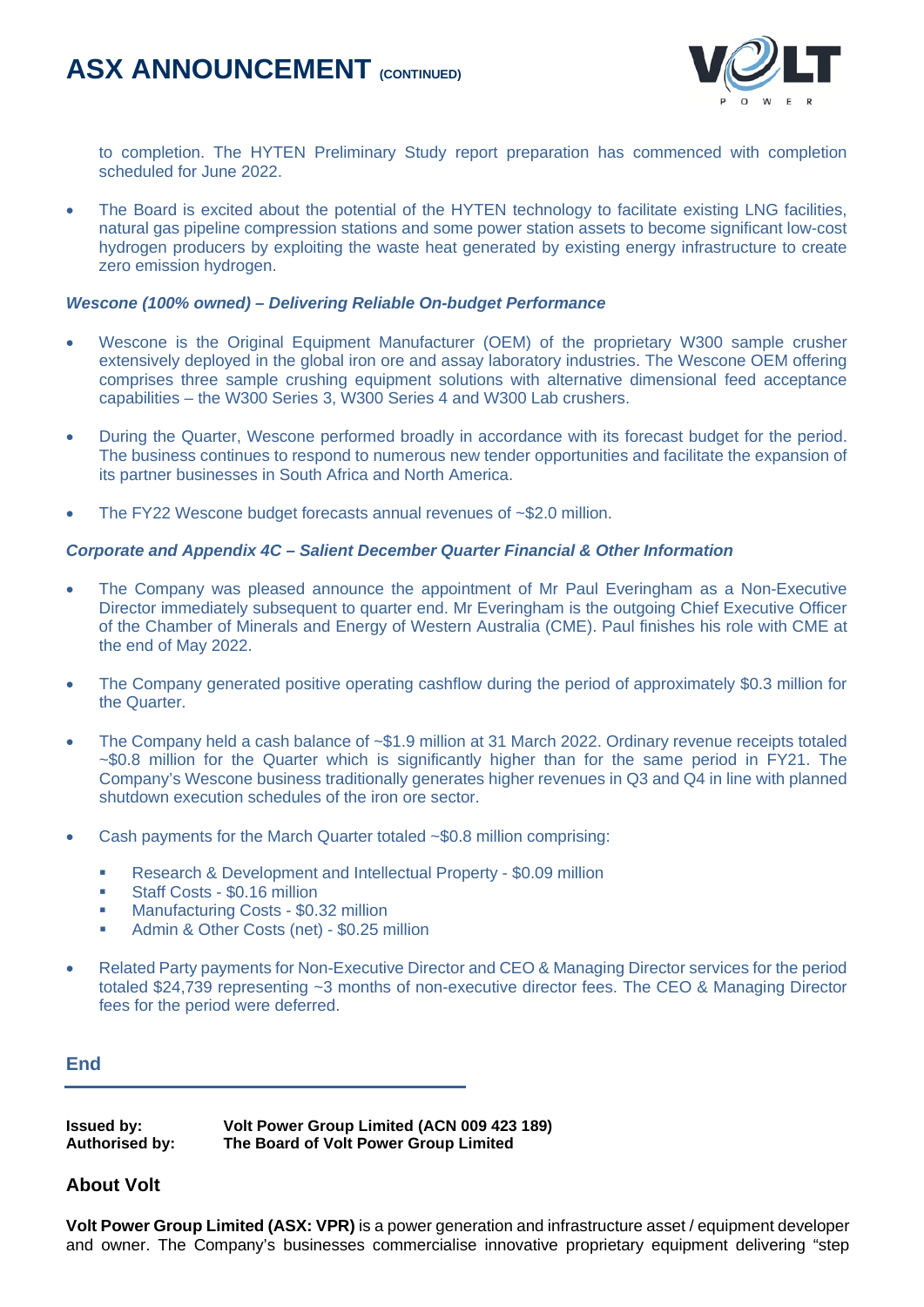

change" client productivity and cost benefits achieving annuity earnings for the Company.

#### **Business Activity Summary**

These activities of our businesses include:

- **ATEN** (100%) ATEN is a zero-emission waste heat to electricity generation equipment solution. The ATEN is at an advanced stage of initial commercialisation. ATEN enjoys Australian Innovation Patent certification. Refer below;
- **Wescone** (100%) the proprietary owner of the globally unique Wescone W300 sample crusher predominantly deployed throughout the global iron ore sector. Wescone has a successful 25+ year operating track record and recently developed a new crusher with larger dimensional acceptance, reduction ratio and durability specifications;
- **EcoQuip** (~70%) developer and owner of a 'best in class' Mobile Solar Lighting & Communications Tower equipment solution incorporating robust design attributes including US military spec design & build quality, solar / lithium (LFP) battery and storage solution and advanced power management, data telemetry & control system capable of LED lighting, LTE Wi-Fi mesh repeater, point to point microwave, environmental monitoring and CCTV technology retro-fit; and
- **Acquisition / Development Strategy** The Company actively pursues opportunities to expand its broader renewable / low emission power generation and contract services, infrastructure asset & innovative equipment footprint.

**About the ATEN Technology:** The ATEN comprises a modular, power generation equipment package capable of harvesting 'low' grade industrial waste heat to generate zero emission baseload electricity.

ATEN generated electricity is expected to significantly reduce 'energy intensive' industry operating costs via the displacement of grid sourced electricity or fossil fuel usage associated with electricity generation. The global industrial complex vents a significant quantity of 'low' grade waste heat to atmosphere. This quantity of unexploited waste heat presents an outstanding opportunity for the commercial roll-out of the ATEN Technology.

The ATEN's simple, high efficiency design and modular configuration - developed to maximise its integration capability - provides a low capex, uniquely compatible and scalable solution for the exploitation of 'low grade' industrial waste heat from existing multiple sources. Volt's priority target markets for the commercialization of the ATEN Technology include the resources and industrial processing sectors.

The salient ATEN Waste Heat to Power technology benefits that resonate with power station owners include:

- Baseload, zero emission incremental power generation (Scope 1 Emission reduction) compatible with Solar Hybrid systems with high penetration;
- Levelised Cost of Electricity (LCOE)\* up to ~50% lower than gas and ~80% lower than diesel generation;
- LCOE\* ~50% lower than an equivalent annual generation Solar/Battery Energy Storage System (BESS);
- CAPEX ~60% lower than Solar / BESS based on identical annual generation and zero emission performance;
- Hydrogen co-firing capability;
- Carbon Credits (CFI) Act 2011 Offset Project / ACCU eligibility; and
- Zero water & operational personnel requirements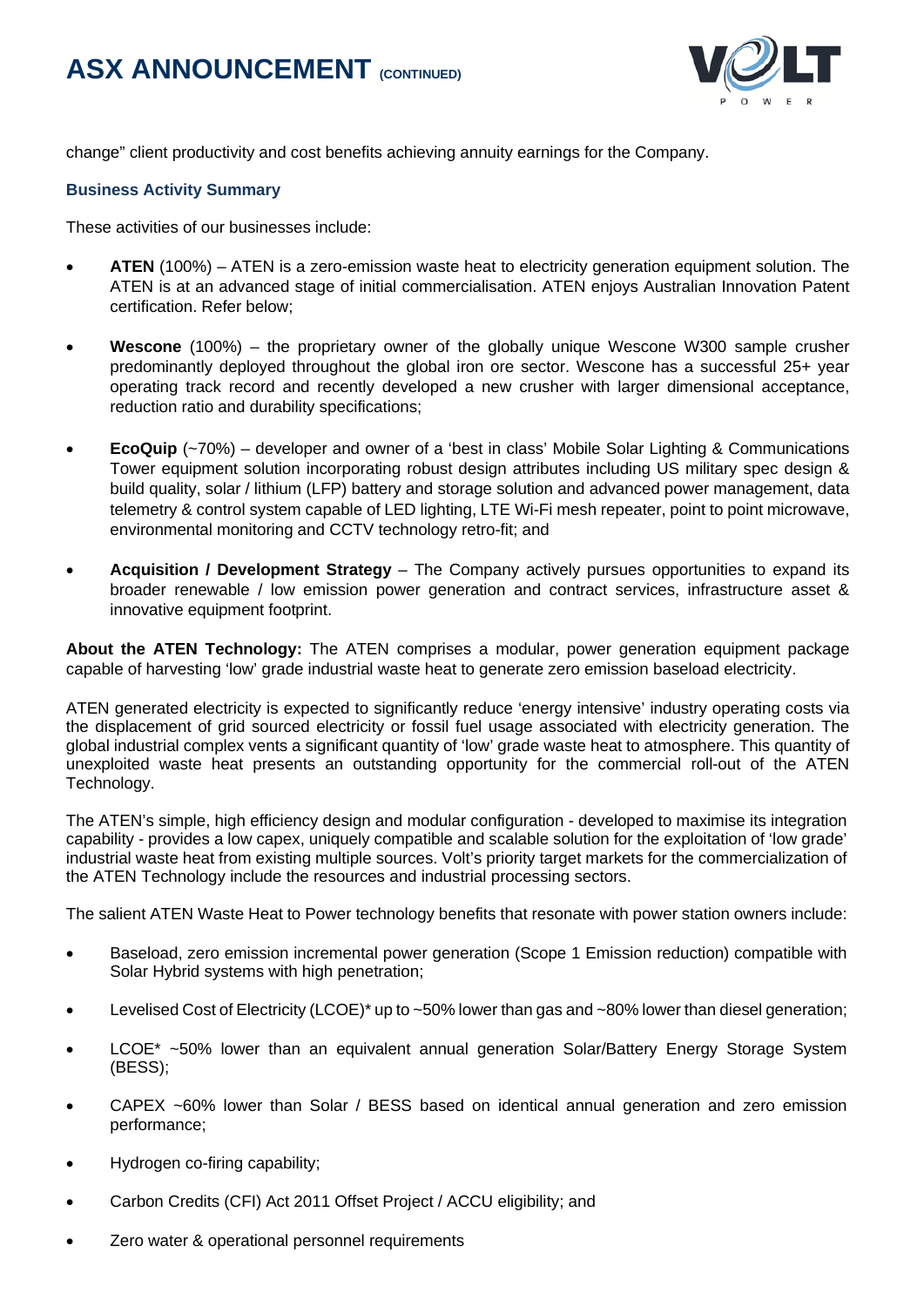

**\* Levelised Cost of Energy (LCOE) is based on new ATEN zero emission capacity and operating costs and variable costs of fueled generation (where relevant) in the WA Pilbara region and the ARENA LCOE calculation methodology @ 8% discount rate and 20-year project life including ACCUs (\$30/ACCU) and RECs (\$30/REC) as applicable.**

**1 Levelised Cost of Hydrogen (LCOH) is based on the LCOE methodology above inclusive of the capital and operating costs of hydrogen production via alkaline water electrolysis in the WA Pilbara region.**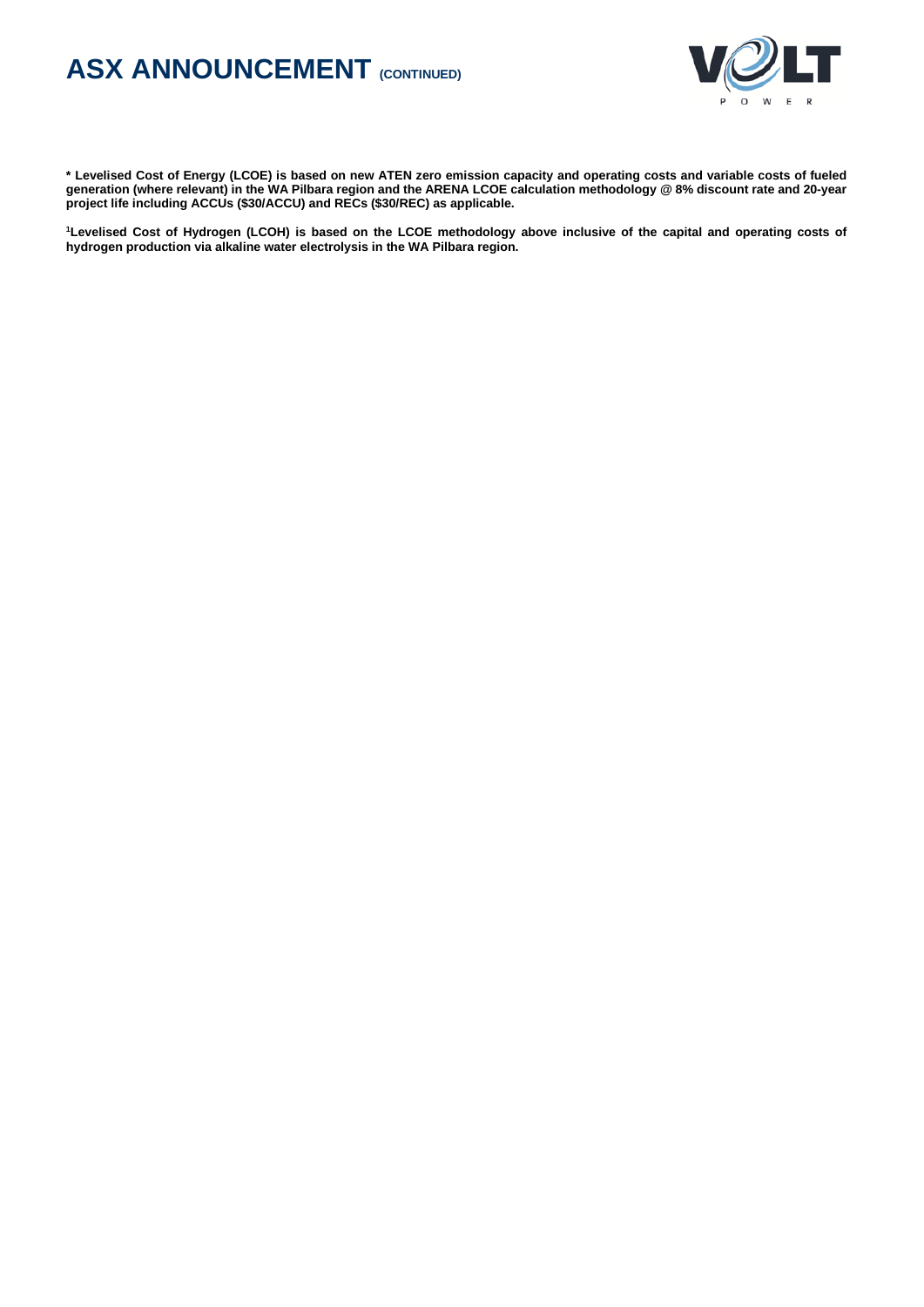### **Appendix 4C**

## **Quarterly cash flow report for entities subject to Listing Rule 4.7B**

#### **Name of entity**

Volt Power Group Limited

62 009 423 189 31 March 2022

**ABN Quarter ended ("current quarter")**

|     | <b>Consolidated statement of cash flows</b>         | <b>Current quarter</b><br>\$A'000 | Year to date<br>$(3$ months)<br>\$A'000 |
|-----|-----------------------------------------------------|-----------------------------------|-----------------------------------------|
| 1.  | Cash flows from operating activities                |                                   |                                         |
| 1.1 | Receipts from customers                             | 827                               | 827                                     |
| 1.2 | Payments for                                        |                                   |                                         |
|     | research and development<br>(a)                     | (82)                              | (82)                                    |
|     | product manufacturing and operating<br>(b)<br>costs | (57)                              | (57)                                    |
|     | advertising and marketing<br>(c)                    |                                   |                                         |
|     | leased assets<br>(d)                                |                                   |                                         |
|     | staff costs<br>(e)                                  | (161)                             | (161)                                   |
|     | (f)<br>administration and corporate costs           | (247)                             | (247)                                   |
| 1.3 | Dividends received (see note 3)                     |                                   |                                         |
| 1.4 | Interest received                                   |                                   |                                         |
| 1.5 | Interest and other costs of finance paid            | (1)                               | (1)                                     |
| 1.6 | Income taxes refunded/(paid)                        |                                   |                                         |
| 1.7 | Government grants and tax incentives                |                                   |                                         |
| 1.8 | Other (provide details if material)                 |                                   |                                         |
| 1.9 | Net cash from / (used in) operating<br>activities   | 279                               | 279                                     |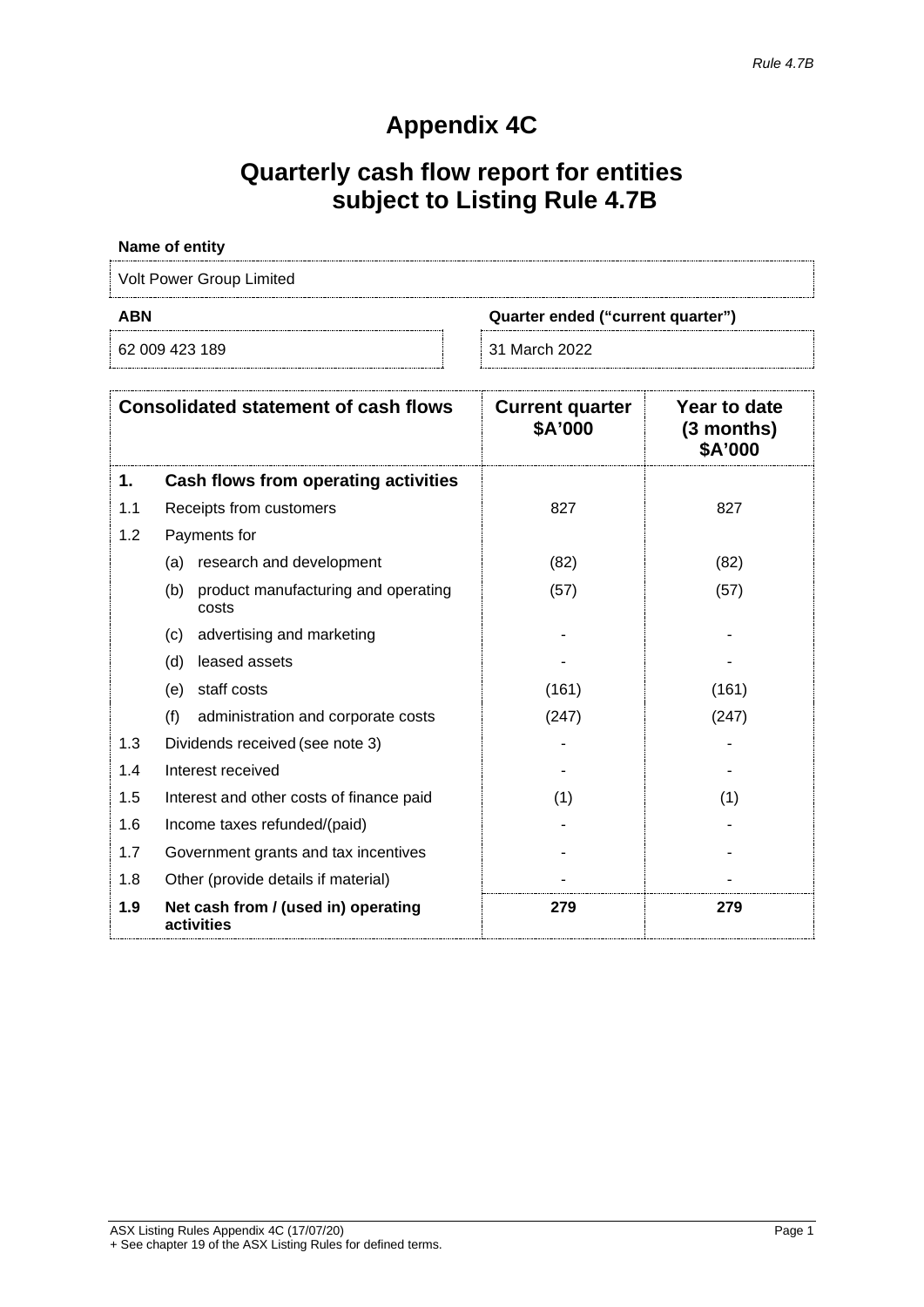|      | <b>Consolidated statement of cash flows</b>                                                   | <b>Current quarter</b><br>\$A'000 | Year to date<br>$(3$ months)<br>\$A'000 |
|------|-----------------------------------------------------------------------------------------------|-----------------------------------|-----------------------------------------|
| 2.   | <b>Cash flows from investing activities</b>                                                   |                                   |                                         |
| 2.1  | Payments to acquire or for:                                                                   |                                   |                                         |
|      | entities<br>(a)                                                                               |                                   |                                         |
|      | businesses<br>(b)                                                                             |                                   |                                         |
|      | property, plant and equipment<br>(c)                                                          | (270)                             | (270)                                   |
|      | (d)<br>investments                                                                            |                                   |                                         |
|      | intellectual property<br>(e)                                                                  | (15)                              | (15)                                    |
|      | (f)<br>other non-current assets                                                               |                                   |                                         |
| 2.2  | Proceeds from disposal of:                                                                    |                                   |                                         |
|      | entities<br>(a)                                                                               |                                   |                                         |
|      | (b)<br>businesses                                                                             |                                   |                                         |
|      | property, plant and equipment<br>(c)                                                          |                                   |                                         |
|      | (d)<br>investments                                                                            |                                   |                                         |
|      | intellectual property<br>(e)                                                                  |                                   |                                         |
|      | (f)<br>other non-current assets                                                               |                                   |                                         |
| 2.3  | Cash flows from loans to other entities                                                       |                                   |                                         |
| 2.4  | Dividends received (see note 3)                                                               |                                   |                                         |
| 2.5  | Other (provide details if material)                                                           |                                   |                                         |
| 2.6  | Net cash from / (used in) investing<br>activities                                             | (285)                             | (285)                                   |
| 3.   | <b>Cash flows from financing activities</b>                                                   |                                   |                                         |
| 3.1  | Proceeds from issues of equity securities<br>(excluding convertible debt securities)          |                                   |                                         |
| 3.2  | Proceeds from issue of convertible debt<br>securities                                         |                                   |                                         |
| 3.3  | Proceeds from exercise of options                                                             |                                   |                                         |
| 3.4  | Transaction costs related to issues of<br>equity securities or convertible debt<br>securities |                                   |                                         |
| 3.5  | Proceeds from borrowings                                                                      |                                   |                                         |
| 3.6  | Repayment of borrowings                                                                       | (6)                               | (6)                                     |
| 3.7  | Transaction costs related to loans and<br>borrowings                                          |                                   |                                         |
| 3.8  | Dividends paid                                                                                |                                   |                                         |
| 3.9  | Other (provide details if material)                                                           |                                   |                                         |
| 3.10 | Net cash from / (used in) financing<br>activities                                             | (6)                               | (6)                                     |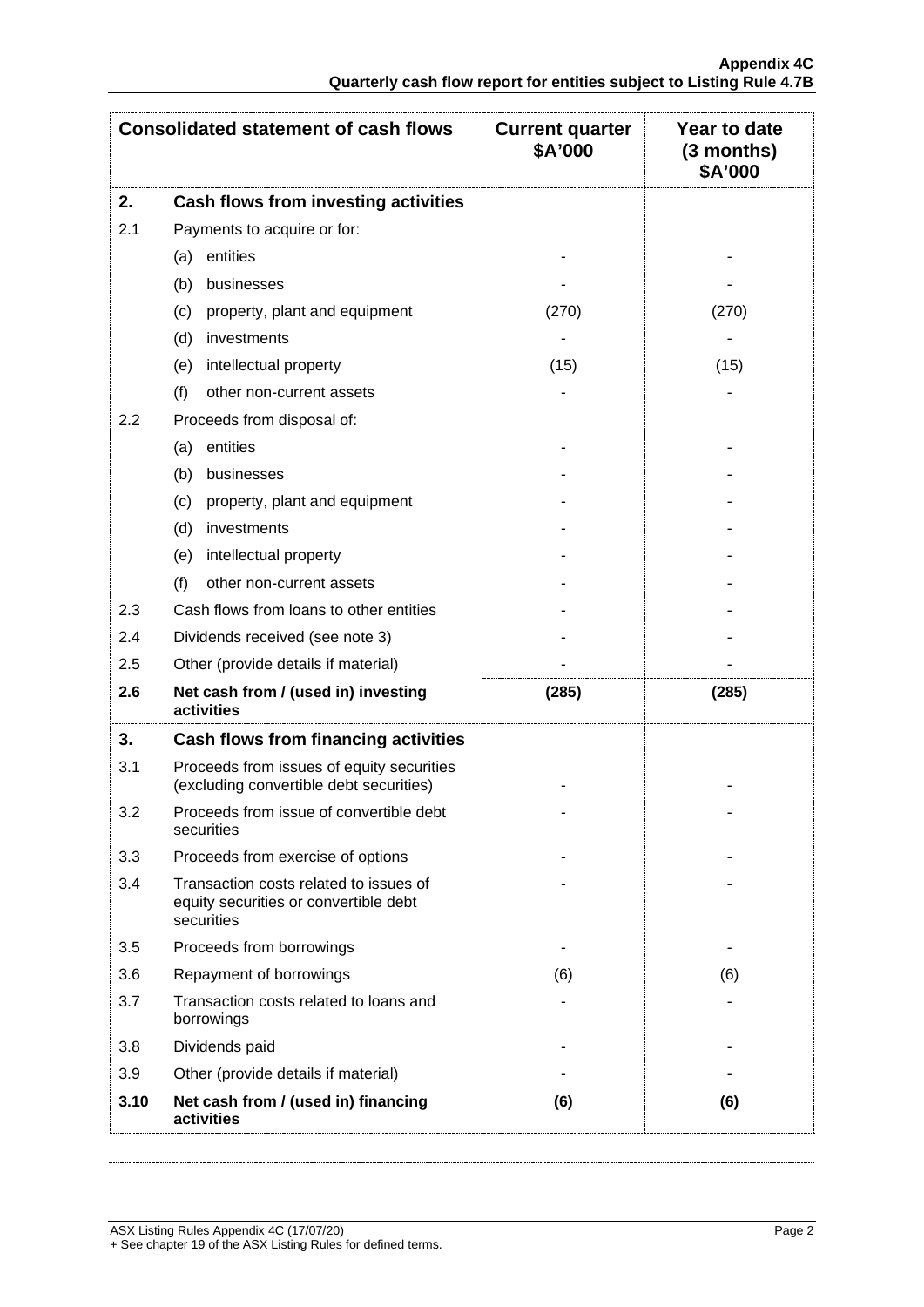| <b>Consolidated statement of cash flows</b> |                                                                          | <b>Current quarter</b><br>\$A'000 | Year to date<br>$(3$ months)<br>\$A'000 |
|---------------------------------------------|--------------------------------------------------------------------------|-----------------------------------|-----------------------------------------|
| 4.                                          | Net increase / (decrease) in cash and<br>cash equivalents for the period |                                   |                                         |
| 4.1                                         | Cash and cash equivalents at beginning of<br>period                      | 1,883                             | 1,883                                   |
| 4.2                                         | Net cash from / (used in) operating<br>activities (item 1.9 above)       | 279                               | 279                                     |
| 4.3                                         | Net cash from / (used in) investing activities<br>(item 2.6 above)       | (285)                             | (285)                                   |
| 4.4                                         | Net cash from / (used in) financing activities<br>(item 3.10 above)      | (6)                               | (6)                                     |
| 4.5                                         | Effect of movement in exchange rates on<br>cash held                     |                                   |                                         |
| 4.6                                         | Cash and cash equivalents at end of<br>period                            | 1,871                             | 1.871                                   |

| 5   | Reconciliation of cash and cash<br>equivalents<br>at the end of the quarter (as shown in the<br>consolidated statement of cash flows) to the<br>related items in the accounts | <b>Current quarter</b><br>\$A'000 | <b>Previous quarter</b><br>\$A'000 |
|-----|-------------------------------------------------------------------------------------------------------------------------------------------------------------------------------|-----------------------------------|------------------------------------|
| 5.1 | <b>Bank balances</b>                                                                                                                                                          | 1.871                             | 1.883                              |
| 5.2 | Call deposits                                                                                                                                                                 |                                   |                                    |
| 5.3 | <b>Bank overdrafts</b>                                                                                                                                                        |                                   |                                    |
| 5.4 | Other (provide details)                                                                                                                                                       |                                   |                                    |
| 5.5 | Cash and cash equivalents at end of<br>quarter (should equal item 4.6 above)                                                                                                  | 1.871                             | 1.883                              |

| 6.                                                                                                                                                          | Payments to related parties of the entity and their<br>associates                          | <b>Current quarter</b><br><b>\$A'000</b> |
|-------------------------------------------------------------------------------------------------------------------------------------------------------------|--------------------------------------------------------------------------------------------|------------------------------------------|
| 6.1                                                                                                                                                         | Aggregate amount of payments to related parties and their<br>associates included in item 1 | 25                                       |
| 6.2                                                                                                                                                         | Aggregate amount of payments to related parties and their<br>associates included in item 2 |                                          |
| Note: if any amounts are shown in items 6.1 or 6.2, your quarterly activity report must include a description of, and an<br>explanation for, such payments. |                                                                                            |                                          |

Payments totalling \$13,750 (incl. GST) were paid to Isapia Pty Ltd, a company related to Mr Simon Higgins, for non-executive directors' fees.

Payments totalling \$10,989 (incl. GST) were paid to Torre Corporate, a trust related to Mr Peter Torre, for non-executive directors' fees.

The above payments represent three (3) months directors' fees.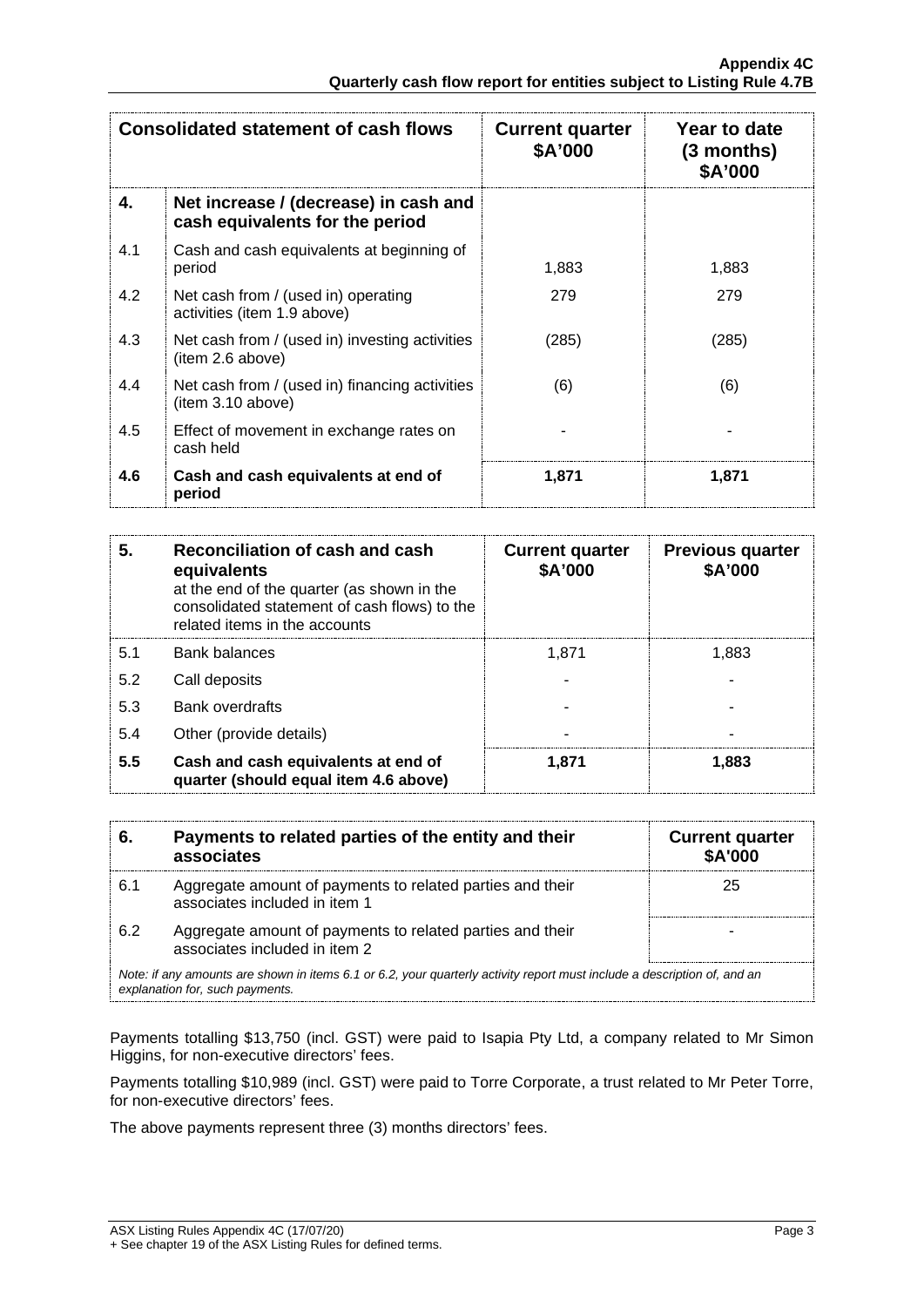| 7.                                                                                                                                                                                                                                                        | <b>Financing facilities</b><br>Note: the term "facility' includes all forms of financing<br>arrangements available to the entity.<br>Add notes as necessary for an understanding of the<br>sources of finance available to the entity.                                                                                                               | <b>Total facility</b><br>amount at quarter<br>end<br>\$A'000 | Amount drawn at<br>quarter end<br>\$A'000 |
|-----------------------------------------------------------------------------------------------------------------------------------------------------------------------------------------------------------------------------------------------------------|------------------------------------------------------------------------------------------------------------------------------------------------------------------------------------------------------------------------------------------------------------------------------------------------------------------------------------------------------|--------------------------------------------------------------|-------------------------------------------|
| 7.1                                                                                                                                                                                                                                                       | Loan facilities                                                                                                                                                                                                                                                                                                                                      |                                                              |                                           |
| 7.2                                                                                                                                                                                                                                                       | Credit standby arrangements                                                                                                                                                                                                                                                                                                                          |                                                              |                                           |
| 7.3                                                                                                                                                                                                                                                       | Other (please specify)                                                                                                                                                                                                                                                                                                                               |                                                              | 32                                        |
| 7.4                                                                                                                                                                                                                                                       | <b>Total financing facilities</b>                                                                                                                                                                                                                                                                                                                    |                                                              | 32                                        |
|                                                                                                                                                                                                                                                           |                                                                                                                                                                                                                                                                                                                                                      |                                                              |                                           |
| 7.5                                                                                                                                                                                                                                                       | Unused financing facilities available at quarter end                                                                                                                                                                                                                                                                                                 |                                                              |                                           |
| 7.6                                                                                                                                                                                                                                                       | Include in the box below a description of each facility above, including the lender, interest<br>rate, maturity date and whether it is secured or unsecured. If any additional financing<br>facilities have been entered into or are proposed to be entered into after quarter end,<br>include a note providing details of those facilities as well. |                                                              |                                           |
| Other financing facilities include hire purchase facilities, which are secured against EcoQuip<br>equipment fleet and motor vehicles, from Toyota Finance, TL Rentals and Capital Finance.<br>There are various interest rates ranging from 5.2% to 9.5%. |                                                                                                                                                                                                                                                                                                                                                      |                                                              |                                           |

| 8.                                                                                                                       | Estimated cash available for future operating activities                     | \$A'000 |
|--------------------------------------------------------------------------------------------------------------------------|------------------------------------------------------------------------------|---------|
| 8.1                                                                                                                      | Net cash from / (used in) operating activities (item 1.9)                    | 279     |
| 8.2                                                                                                                      | Cash and cash equivalents at quarter end (item 4.6)                          | 1.871   |
| 8.3                                                                                                                      | Unused finance facilities available at quarter end (item 7.5)                |         |
| 8.4                                                                                                                      | Total available funding (item $8.2 +$ item $8.3$ )                           | 1.871   |
|                                                                                                                          |                                                                              |         |
| 8.5                                                                                                                      | Estimated quarters of funding available (item 8.4 divided by<br>item $8.1$ ) | N/A     |
| Note: if the entity has reported positive net operating cash flows in item 1.0, answer item $8.5$ as "N/A". Otherwise, a |                                                                              |         |

*Note: if the entity has reported positive net operating cash flows in item 1.9, answer item 8.5 as "N/A". Otherwise, a figure for the estimated quarters of funding available must be included in item 8.5.*

- 8.6 If item 8.5 is less than 2 quarters, please provide answers to the following questions:
	- 8.6.1 Does the entity expect that it will continue to have the current level of net operating cash flows for the time being and, if not, why not?

Answer: Not applicable

- 1

8.6.2 Has the entity taken any steps, or does it propose to take any steps, to raise further cash to fund its operations and, if so, what are those steps and how likely does it believe that they will be successful?

Answer: Not applicable

8.6.3 Does the entity expect to be able to continue its operations and to meet its business objectives and, if so, on what basis?

Answer: Not applicable

*Note: where item 8.5 is less than 2 quarters, all of questions 8.6.1, 8.6.2 and 8.6.3 above must be answered.*